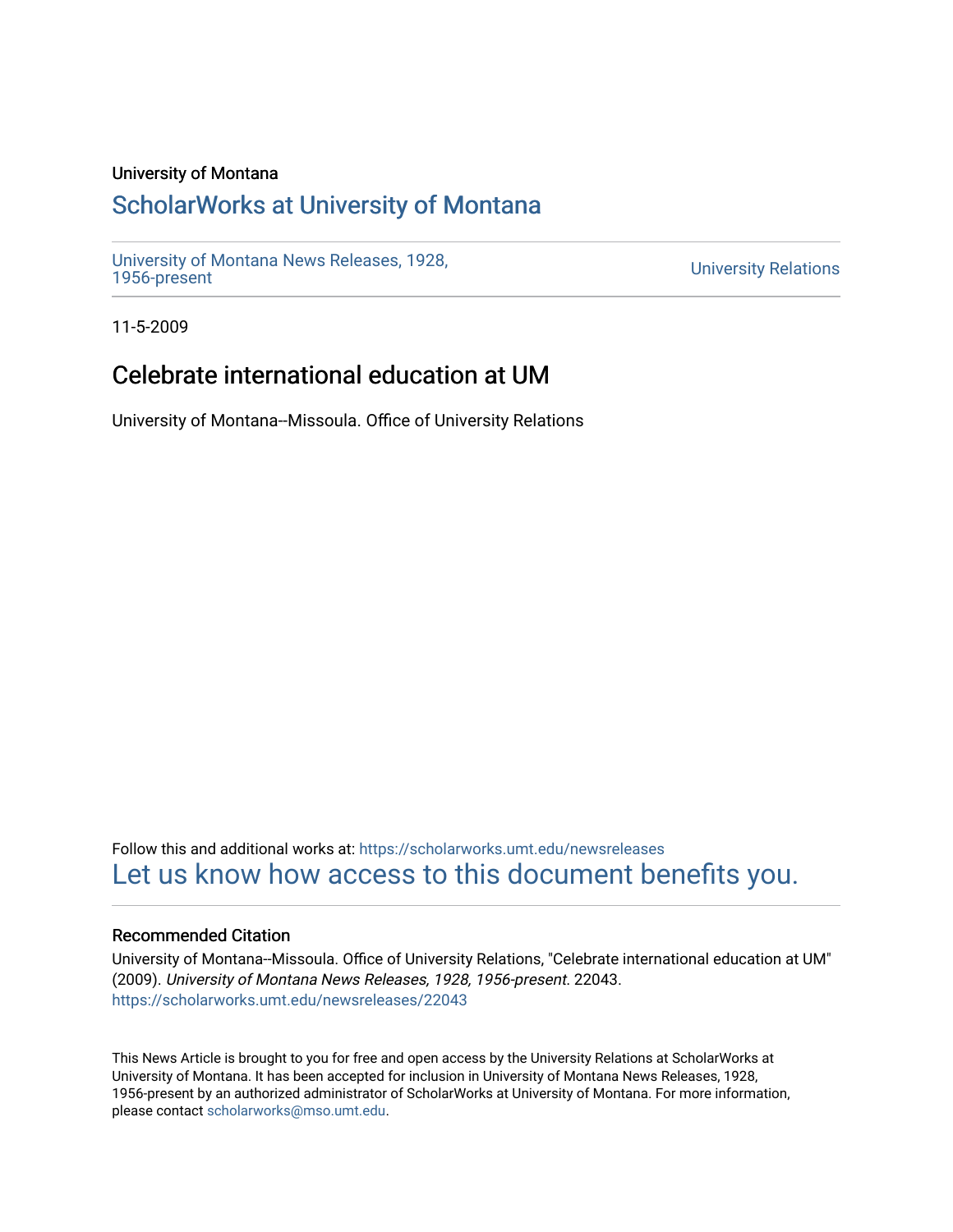

UNIVERSITY RELATIONS • MISSOULA, MT 59812 • 406.243.2522 • FAX: 406.243.4520

# N E W S R E L E A S E

Nov. 5, 2009

**Contact:** Jeanne Loftus, assistant director for faculty exchange, UM International Programs, 406-243-6865, [ieanne.loftus@mso.umt.edu.](mailto:ieanne.loftus@mso.umt.edu)

#### **CELEBRATE INTERNATIONAL EDUCATION AT UM**

### **MISSOULA -**

The University of Montana will hold events Monday through Friday, Nov. 16-20, to celebrate the benefits of international education and exchange worldwide.

The celebration will take place during International Education Week, a joint initiative of the U.S. Department of State and the U.S. Department of Education to promote programs that prepare Americans for a global environment and attract future leaders from abroad to study, leam and exchange experiences in the United States.

UM's International Education Week events begin at noon Monday, Nov. 16, in the University Center Atrium with presentations by Associate Provost for International Programs Mehrdad Kia, Foreign Student and Scholar Services Director Effie Koehn and International Student Association President Felicity Dugo. A Spanish dance performance will follow.

The celebration will continue at 4 p.m. Monday in University Center Room 326 with a study abroad information session by Marja Unkuri-Chaudhry, assistant director of UM International Programs. "Healing Hearts in Ethiopia," a presentation by a Missoula cardiac surgery team about their mission to take care of children with rheumatic heart valve disease, will be held at 7 p.m. Monday in University Center Room 326.